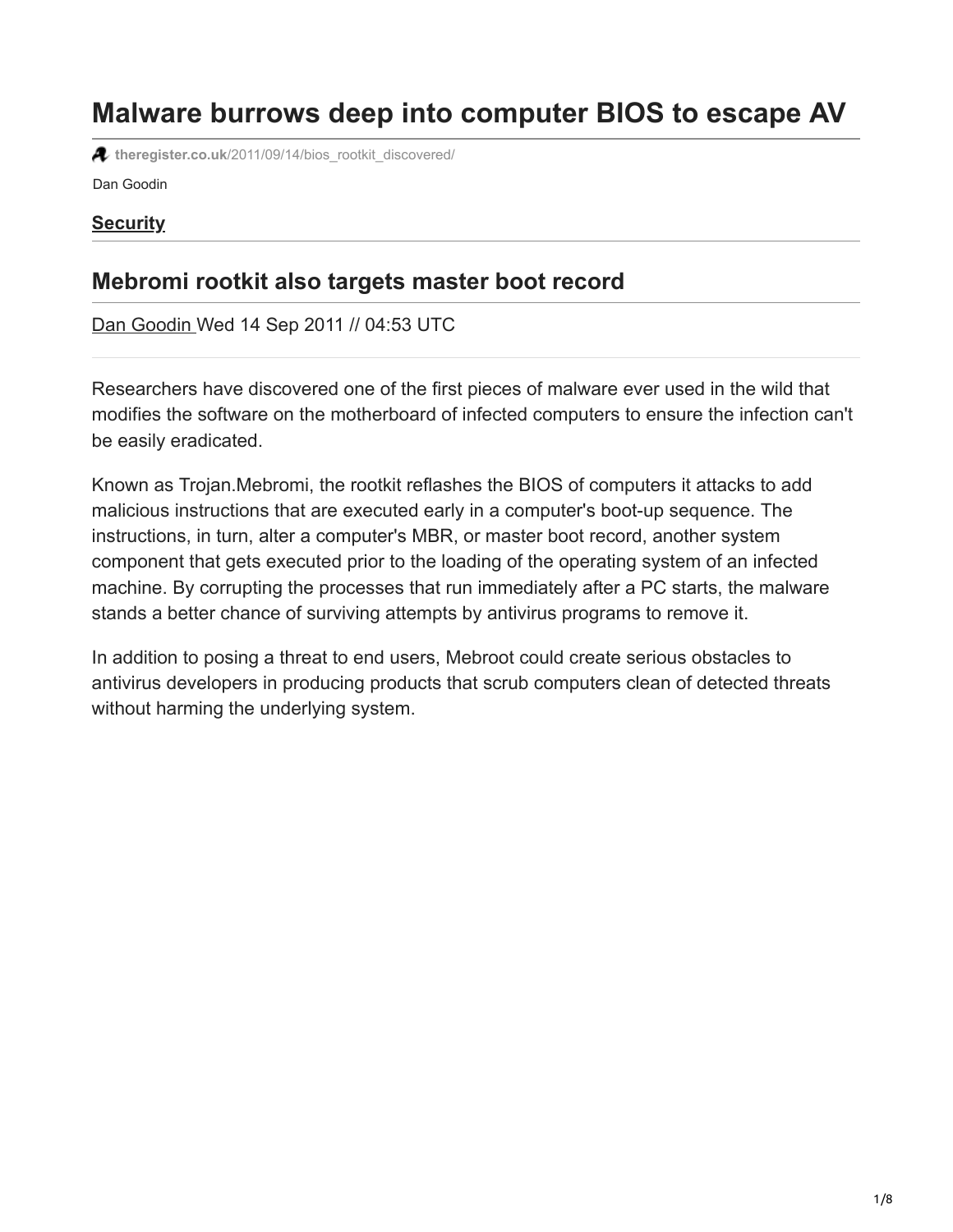

A flowchart from Symantec detailing Mebromi's BIOS tampering process.

"Storing the malicious code inside the BIOS ROM could actually become more than just a problem for security software, giv[en] the fact that even if antivirus detect[s] and clean[s] the MBR infection, it will be restored at the next system startup when the malicious BIOS payload would overwrite the MBR code again," Webroot researcher Marco Giuliani wrote in a [blog post](http://blog.webroot.com/2011/09/13/mebromi-the-first-bios-rootkit-in-the-wild/) published Tuesday. "Developing an antivirus utility able to clean the BIOS code is a challenge, because it needs to be totally error-proof, to avoid rendering the system unbootable at all."

He went on to say the job of ridding malicious instructions added to the BIOS ultimately should be left to the makers of the motherboards that store the startup code. Because the BIOS is stored on an EEPROM, or electronically erasable programmable read-only-memory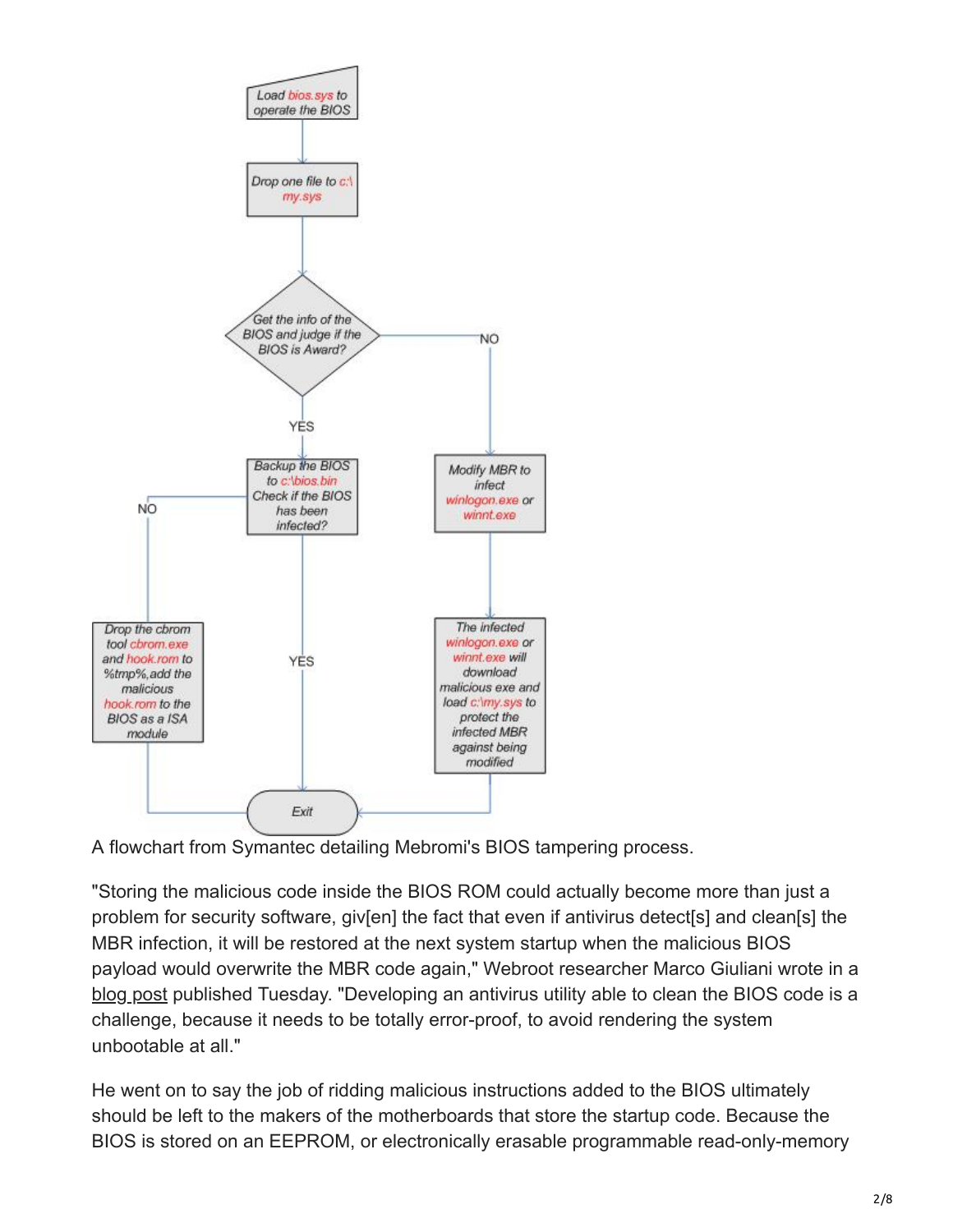chip, modifications have the potential to render a computer largely inoperable with no easy way to fix it.

The discovery represents one of the few times researchers have documented malware used in the wild that modifies the BIOS. In the late 1990s, malware known as CIH/Chernobyl did much the same thing on machines running Windows 9x by exploiting a privilege escalation bug in the Microsoft operating systems. In 2007, proof-of-concept software known as IceLord also reportedly made changes to the BIOS of infected machines, but there are no reports it has ever been used in actual attacks.

Mebromi is able to attack only BIOS ROMs made by Award, a manufacturer that was purchased by Phoenix in the late 1990s. The malware checks the BIOS ROM each time the PC boots up. If it's made by Award and the malicious instructions aren't found, Mebromi adds the code by reflashing the chip on the motherboard. According to Giuliani, it was first documented by the Chinese security company [Qihoo 360,](http://bbs.360.cn/4005462/251096134.html) and primarily infects computers in that country.

Symantec researchers have more about Mebromi [here.](http://www.symantec.com/connect/blogs/bios-threat-showing-again) ®

*This article was updated to clarify the type of chip stores the BIOS.*

### **Other stories you might like**

• Stolen university credentials up for sale by Russian crooks, FBI warns

[Forget dark-web souks, thousands of these are already being traded on public bazaars](http://www.theregister.co.uk/2022/05/27/fbi_warning_stolen_university_credentials/?td=keepreading-top)

[Jessica Lyons Hardcastle F](http://www.theregister.co.uk/Author/Jessica-Lyons-Hardcastle)ri 27 May 2022 // 22:34 UTC Russian crooks are selling network credentials and virtual private network access for a "multitude" of US universities and colleges on criminal marketplaces, according to the FBI.

According to a warning issued on Thursday, these stolen credentials sell for thousands of dollars on both dark web and public internet forums, and could lead to subsequent cyberattacks against individual employees or the schools themselves.

"The exposure of usernames and passwords can lead to brute force credential stuffing computer network attacks, whereby attackers attempt logins across various internet sites or exploit them for subsequent cyber attacks as criminal actors take advantage of users recycling the same credentials across multiple accounts, internet sites, and services," the Feds' alert [\[PDF](https://www.ic3.gov/Media/News/2022/220526.pdf)] said.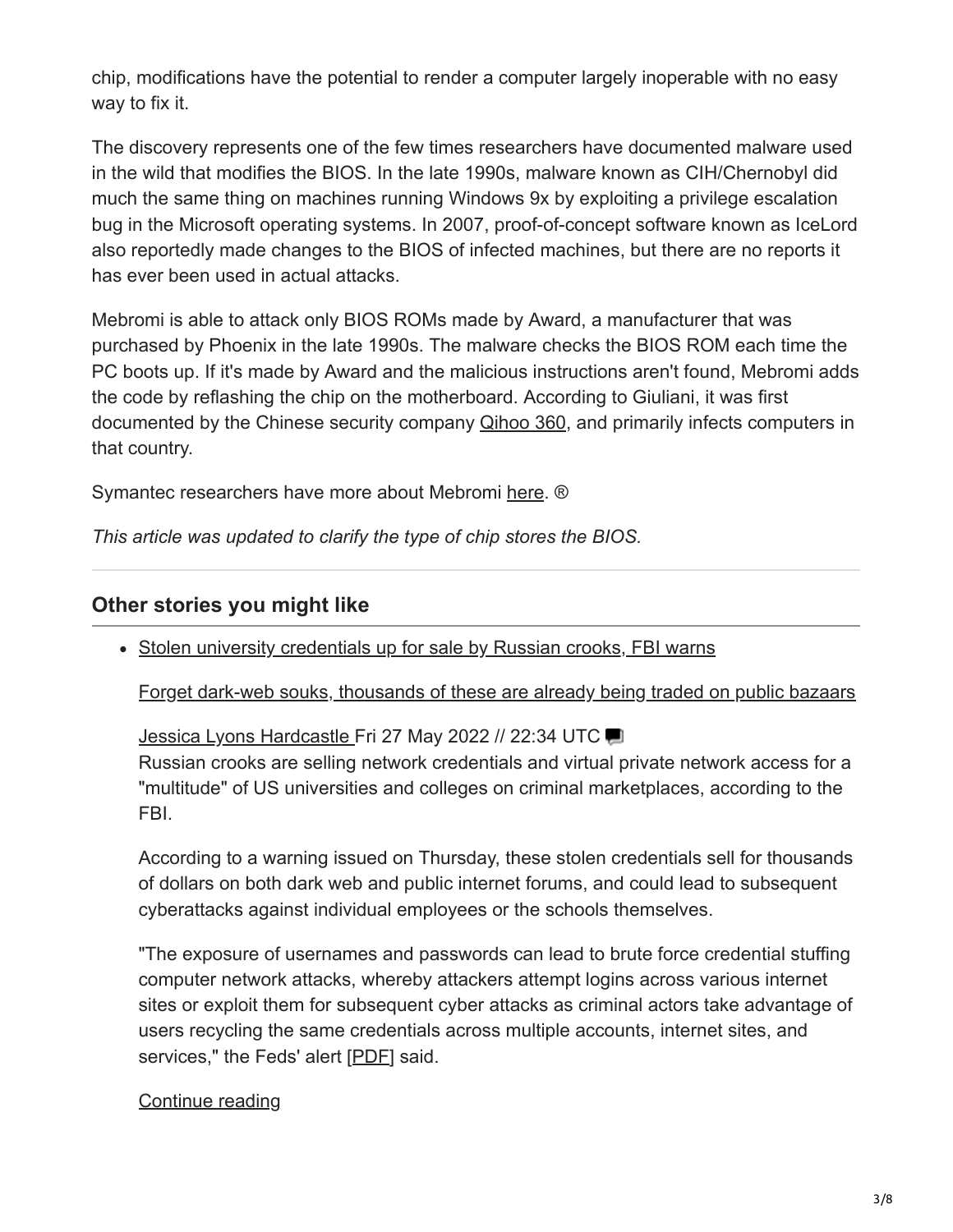$\bullet$  Big Tech loves talking up privacy – while trying to kill privacy legislation

[Study claims Amazon, Apple, Google, Meta, Microsoft work to derail data rules](http://www.theregister.co.uk/2022/05/27/big_tech_privacy/?td=keepreading-top)

[Thomas Claburn in San Francisco F](http://www.theregister.co.uk/Author/Thomas-Claburn)ri 27 May 2022 // 21:48 UTC **[2](https://forums.theregister.com/forum/all/2022/05/27/big_tech_privacy/)** Amazon, Apple, Google, Meta, and Microsoft often support privacy in public statements, but behind the scenes they've been working through some common organizations to weaken or kill privacy legislation in US states.

That's according to [a report](https://themarkup.org/privacy/2022/05/26/tech-industry-groups-are-watering-down-attempts-at-privacy-regulation-one-state-at-a-time) this week from news non-profit The Markup, which said the corporations hire lobbyists from the same few groups and law firms to defang or drown state privacy bills.

The report examined 31 states when state legislatures were considering privacy legislation and identified 445 lobbyists and lobbying firms working on behalf of Amazon, Apple, Google, Meta, and Microsoft, along with industry groups like TechNet and the State Privacy and Security Coalition.

[Continue reading](http://www.theregister.co.uk/2022/05/27/big_tech_privacy/?td=keepreading-btm)

• SEC probes Musk for not properly disclosing Twitter stake

### [Meanwhile, social network's board rejects resignation of one its directors](http://www.theregister.co.uk/2022/05/27/the_sec_is_probing_elon/?td=keepreading-top)

# [Katyanna Quach F](http://www.theregister.co.uk/Author/Katyanna-Quach)ri 27 May 2022 // 21:26 UTC **[2](https://forums.theregister.com/forum/all/2022/05/27/the_sec_is_probing_elon/)**

America's financial watchdog is investigating whether Elon Musk adequately disclosed his purchase of Twitter shares last month, just as his bid to take over the social media company hangs in the balance.

A letter [[PDF\]](https://www.sec.gov/Archives/edgar/data/1418091/000000000022003713/filename1.pdf) from the SEC addressed to the tech billionaire said he "[did] not appear" to have filed the proper form detailing his 9.2 percent [stake](https://www.theregister.com/2022/04/04/elon_musk_twitter/) in Twitter "required 10 days from the date of acquisition," and asked him to provide more information. Musk's shares made him one of Twitter's largest shareholders. The letter is dated April 4, and was shared this week by the regulator.

Musk quickly moved to try and buy the whole company outright in a deal initially worth over \$44 billion. Musk sold a chunk of his shares in Tesla worth \$8.4 billion and [bagged](https://www.theregister.com/2022/05/05/musk_twitter_ellison/) another \$7.14 billion from investors to help finance the \$21 billion he [promised](https://www.theregister.com/2022/04/21/musk_twitter_funding/) to put forward for the deal. The remaining \$25.5 billion bill was secured via debt financing by Morgan Stanley, Bank of America, Barclays, and others. But the takeover is not going smoothly.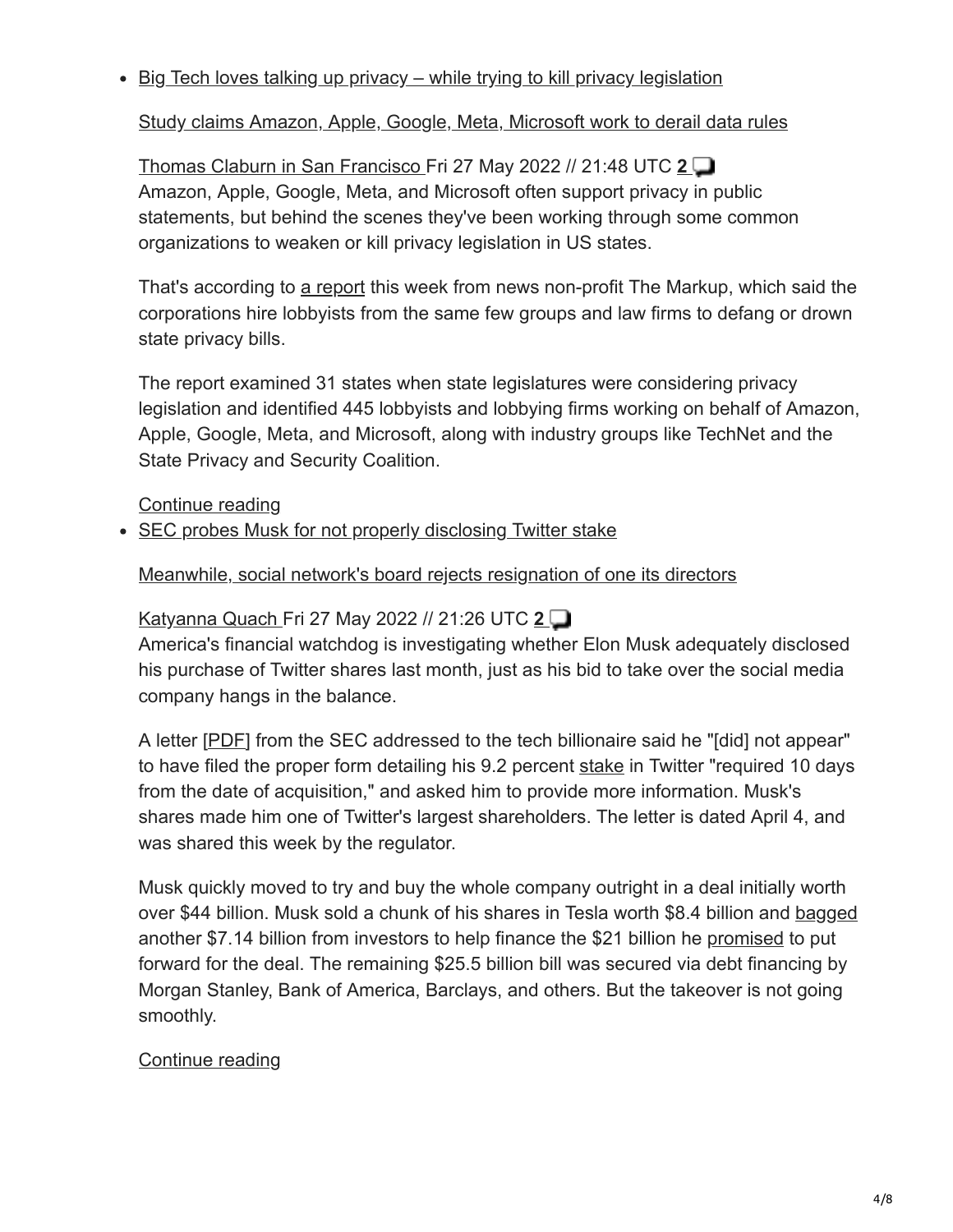### Cloud security unicorn cuts 20% of staff after raising \$1.3b

[Time to play blame bingo: Markets? Profits? Too much growth? Russia? Space aliens?](http://www.theregister.co.uk/2022/05/27/lacework_cuts_jobs/?td=keepreading-top)

[Jessica Lyons Hardcastle F](http://www.theregister.co.uk/Author/Jessica-Lyons-Hardcastle)ri 27 May 2022 // 19:19 UTC **[6](https://forums.theregister.com/forum/all/2022/05/27/lacework_cuts_jobs/)** Cloud security company Lacework has laid off 20 percent of its employees, just months after two record-breaking funding rounds pushed its valuation to \$8.3 billion.

A spokesperson wouldn't confirm the total number of employees affected, though told *The Register* that the "widely speculated number on Twitter is a significant overestimate."

The company, as of March, counted more than [1,000 employees,](https://venturebeat.com/2022/03/17/cybersecurity-has-53-unicorns-here-are-10-to-watch/) which would push [the jobs lost above 200. And the widely reported number on Twitter is about 300](https://twitter.com/GergelyOrosz/status/1529575067117658112) employees. The biz, based in Silicon Valley, was founded in 2015.

[Continue reading](http://www.theregister.co.uk/2022/05/27/lacework_cuts_jobs/?td=keepreading-btm)

• Talos names eight deadly sins in widely used industrial software

[Entire swaths of gear relies on vulnerability-laden Open Automation Software \(OAS\)](http://www.theregister.co.uk/2022/05/27/talos-aos-vulnerabilities/?td=keepreading-top)

### [Jeff Burt](http://www.theregister.co.uk/Author/Jeff-Burt) Fri 27 May 2022 // 18:30 UTC

A researcher at Cisco's Talos threat intelligence team found eight vulnerabilities in the Open Automation Software (OAS) platform that, if exploited, could enable a bad actor to access a device and run code on a targeted system.

The OAS platform is widely used by a range of industrial enterprises, essentially facilitating the transfer of data within an IT environment between hardware and software and playing a central role in organizations' industrial Internet of Things (IIoT) efforts. It touches a range of devices, including PLCs and OPCs and IoT devices, as well as custom applications and APIs, databases and edge systems.

Companies like Volvo, General Dynamics, JBT Aerotech and wind-turbine maker AES are among the users of the OAS platform.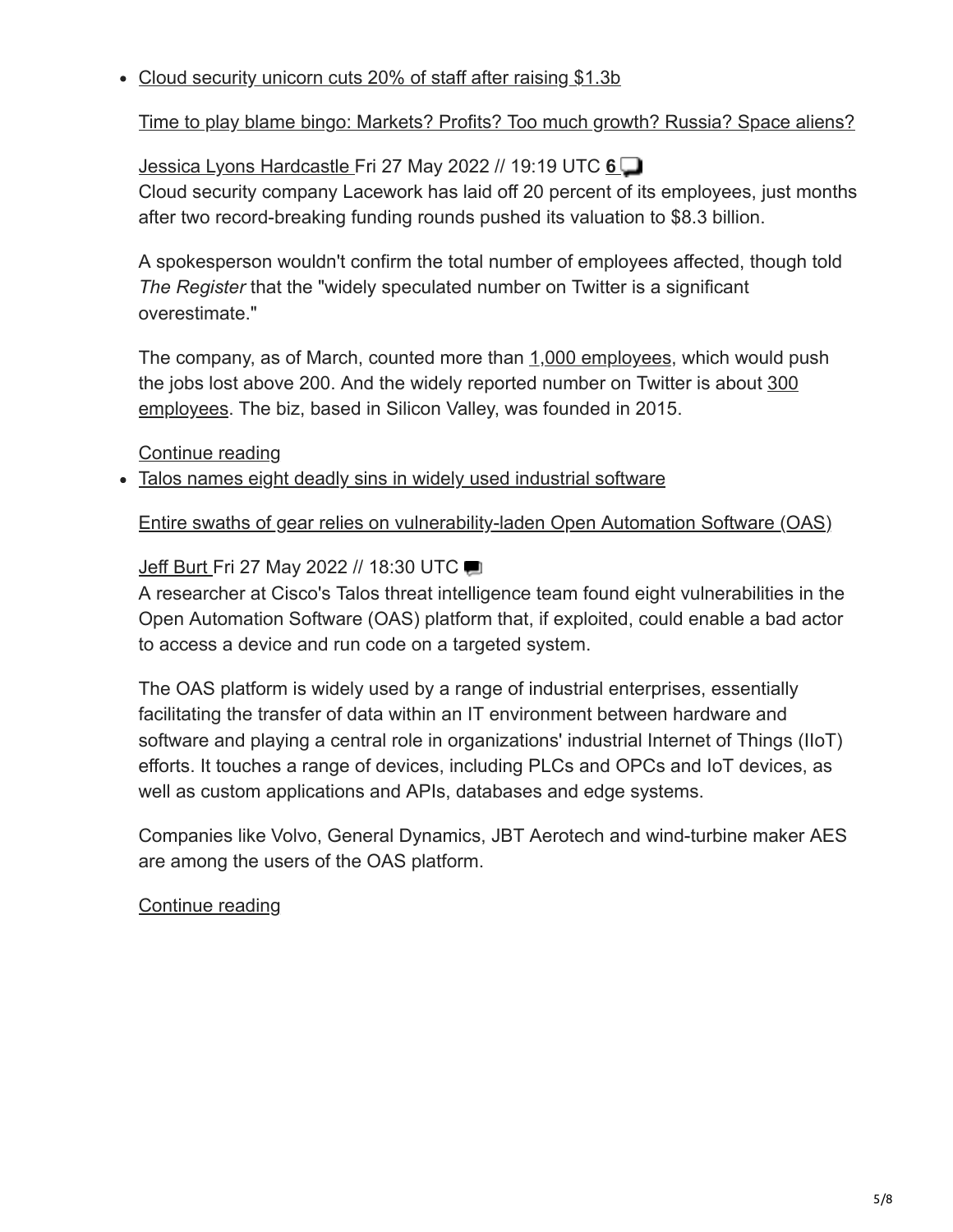#### Despite global uncertainty, \$500m hit doesn't rattle Nvidia execs

### [CEO acknowledges impact of war, pandemic but says fundamentals 'are really good'](http://www.theregister.co.uk/2022/05/27/nvidia_shrugs_off_global_chaos/?td=keepreading-top)

## [Dylan Martin F](http://www.theregister.co.uk/Author/Dylan-Martin)ri 27 May 2022 // 16:08 UTC **[1](https://forums.theregister.com/forum/all/2022/05/27/nvidia_shrugs_off_global_chaos/)**

Nvidia is expecting a \$500 million hit to its global datacenter and consumer business in the second quarter due to COVID lockdowns in China and Russia's invasion of Ukraine. Despite those and other macroeconomic concerns, executives are still optimistic about future prospects.

"The full impact and duration of the war in Ukraine and COVID lockdowns in China is difficult to predict. However, the impact of our technology and our market opportunities remain unchanged," said Jensen Huang, Nvidia's CEO and co-founder, during the company's first-quarter earnings call.

Those two statements might sound a little contradictory, including to some investors, particularly following the [stock selloff](https://www.theregister.com/2022/05/26/nvidia_q1fy2023_outlook/) yesterday after concerns over Russia and China prompted Nvidia to issue lower-than-expected guidance for second-quarter revenue.

#### [Continue reading](http://www.theregister.co.uk/2022/05/27/nvidia_shrugs_off_global_chaos/?td=keepreading-btm)

#### • Another AI supercomputer from HPE: Champollion lands in France

[That's the second in a week following similar system in Munich also aimed at](http://www.theregister.co.uk/2022/05/27/hpe_champollion_supercomputer/?td=keepreading-top) researchers

#### [Dan Robinson F](http://www.theregister.co.uk/Author/Dan-Robinson)ri 27 May 2022 // 15:30 UTC

HPE is lifting the lid on a new AI supercomputer – the second this week – aimed at building and training larger machine learning models to underpin research.

Based at HPE's Center of Excellence in Grenoble, France, the new supercomputer is to be named Champollion after the French scholar who made advances in deciphering Egyptian hieroglyphs in the 19th century. It was built in partnership with Nvidia using AMD-based Apollo computer nodes fitted with Nvidia's A100 GPUs.

Champollion brings together HPC and purpose-built AI technologies to train machine learning models at scale and unlock results faster, HPE said. HPE already provides HPC and AI resources from its Grenoble facilities for customers, and the broader research community to access, and said it plans to provide access to Champollion for scientists and engineers globally to accelerate testing of their AI models and research.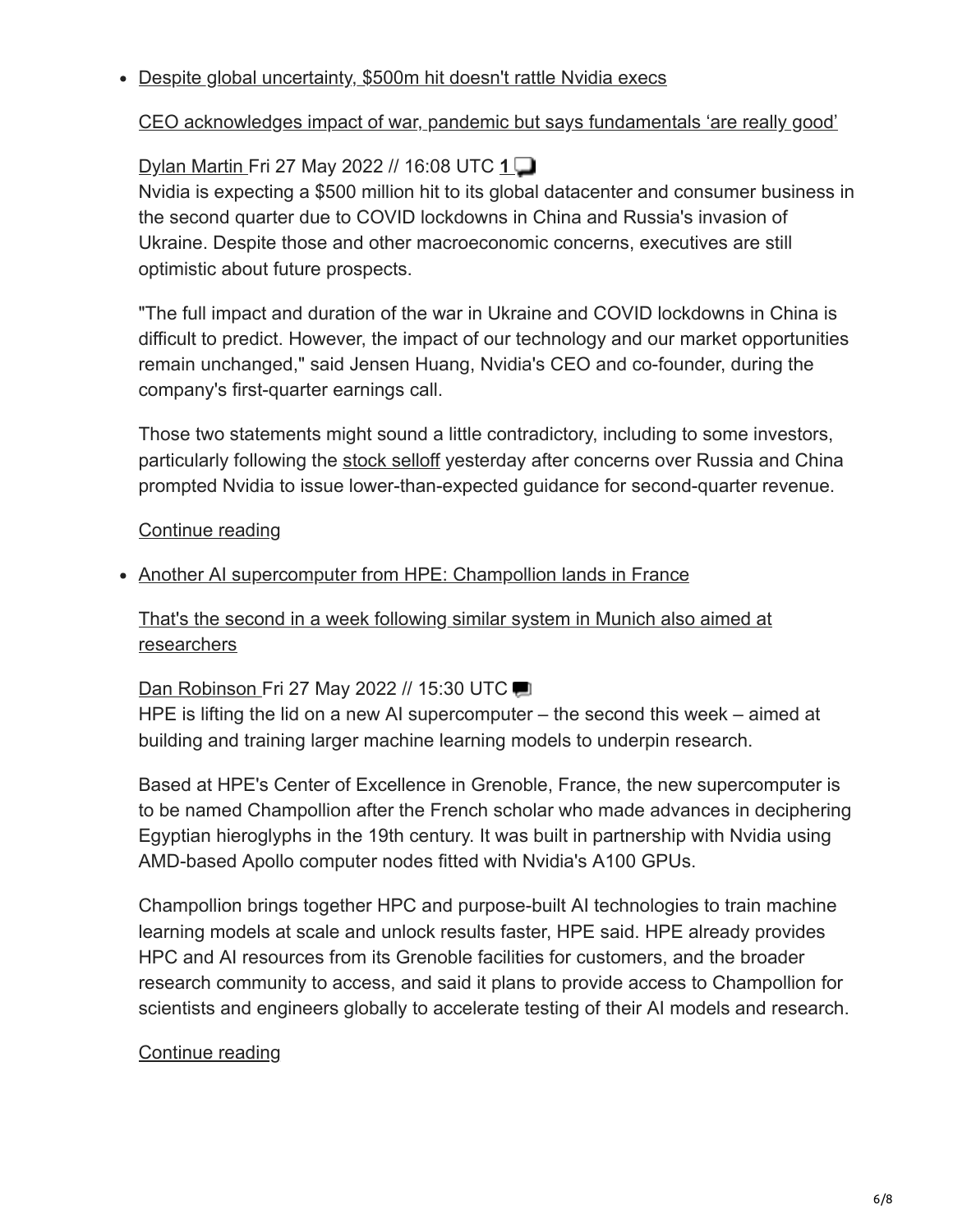### Workday nearly doubles losses as waves of deals pushed back

[Figures disappoint analysts as SaaSy HR and finance application vendor navigates](http://www.theregister.co.uk/2022/05/27/workday_near_doubles_losses_as/?td=keepreading-top) economic uncertainty

### [Lindsay Clark](http://www.theregister.co.uk/Author/Lindsay-Clark) Fri 27 May 2022 // 14:30 UTC **[9](https://forums.theregister.com/forum/all/2022/05/27/workday_near_doubles_losses_as/)**

HR and finance application vendor Workday's CEO, Aneel Bhusri, confirmed deal wins expected for the three-month period ending April 30 were being pushed back until later in 2022.

The SaaS company boss was speaking as Workday recorded an operating loss of \$72.8 million in its first quarter [[PDF](https://www.workday.com/content/dam/web/en-us/documents/investor/workday-fiscal-2023-first-quarter-investor-presentation.pdf)] of fiscal '23, nearly double the \$38.3 million loss recorded for the same period a year earlier. Workday also saw revenue increase to \$1.43 billion in the period, up 22 percent year-on-year.

However, the company increased its revenue guidance for the full financial year. It said revenues would be between \$5.537 billion and \$5.557 billion, an increase of 22 percent on earlier estimates.

[Continue reading](http://www.theregister.co.uk/2022/05/27/workday_near_doubles_losses_as/?td=keepreading-btm)

UK monopoly watchdog investigates Google's online advertising business

[Another probe? Mountain View is starting to look like a pincushion at this rate](http://www.theregister.co.uk/2022/05/27/cma_google_ad_dominance/?td=keepreading-top)

### [Richard Currie F](http://www.theregister.co.uk/Author/Richard-Currie)ri 27 May 2022 // 14:00 UTC **[3](https://forums.theregister.com/forum/all/2022/05/27/cma_google_ad_dominance/)**

The UK's Competition and Markets Authority is lining up yet another investigation into Google over its dominance of the digital advertising market.

This latest inquiry, [announced Thursday,](https://www.gov.uk/government/news/google-probed-over-potential-abuse-of-dominance-in-ad-tech) is the second major UK antitrust investigation into Google this year alone. In March this year the UK, together with the European Union, said it wished to examine Google's ["Jedi Blue" agreement](https://www.theregister.com/2022/03/11/cma_ec_blue_jedi/) with Meta to allegedly favor the former's Open Bidding ads platform.

The news also follows [proposals](https://www.theregister.com/2022/05/19/senate_ctda_advertising/) last week by a bipartisan group of US lawmakers to create legislation that could force Alphabet's Google, Meta's Facebook, and Amazon to divest portions of their ad businesses.